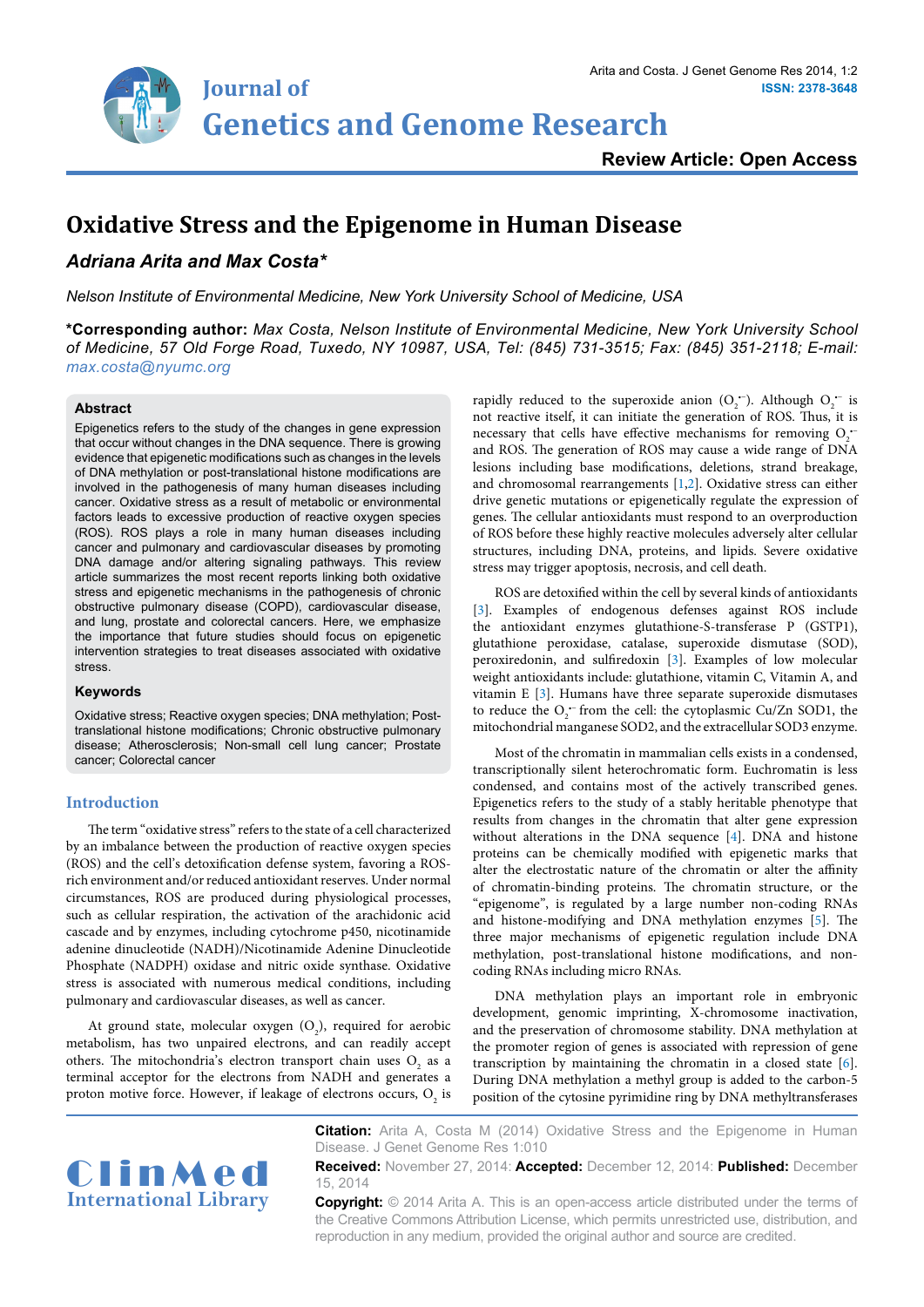to form 5-methylcytosine (5-MeC) [[6](#page-3-5)]. The chromatin is maintained in a closed state by recruitment of the methyl-CpG-bindingdomain protein complexes that also contain HDACs that remove acetyl groups from the histone's N-terminal domains and keep the chromatin in a closed configuration making the chromatin inaccessible to transcription factors and co-activators [\[7](#page-3-6)[,8\]](#page-3-7). A family of DNA methyltransferase enzymes (DNMTs) is involved in *de novo* DNA methylation and methylation maintenance. DNMT1 is predominantly responsible for maintaining cellular levels of CpG methylation whereas DNMT3A and DNMT3B are critical for *de novo* methylation during embryogenesis [[9](#page-3-8)]. The absence of 5-MeC in DNA promoters allows acetylation of histones permitting a number of transcription factor complexes to access the chromatin and promote transcription of a specific genomic region [\[8\]](#page-3-7).

Post-translational histone modifications include lysine acetylation, arginine and lysine methylation, serine phosphorylation, and lysine ubiquitination, and sumoylation. Lysine acetylation is usually associated with transcriptional activation but the functional consequences of lysine and arginine methylation depend on the specific site of the residue within the histone tail [[10-](#page-3-9)[13](#page-3-10)]. For example, methylation of histone H3 at lysine 4 is linked to transcriptional activation, whereas methylation of histone H3 at lysine 9 or lysine 27 is associated with transcriptional repression [[11](#page-3-11)[-13](#page-3-10)]. The post-translational histone modifications allow the chromatin to have a dynamic structure and constitute the docking site for distinct chromatin-binding proteins; for example, the histone acetyltransferases (HATs) and their counterpart, the histone deactylases (HDACs), or the histone methyltransferases (HMTases), and their opposite, the histone demethylases, direct between a transcriptionally active or transcriptionally silent chromatin [[14](#page-3-12)]. The "histone code" is now also widely accepted and states that specific histone modifications on the same or different histone tails act sequentially or in combination regulate the expression of a specific region within the chromatin [\[15\]](#page-3-13). Dysregulated histone posttranslational modifications have been shown to be important in both predictive and prognostic value in various diseases such as cancer [[16](#page-3-14)[-21](#page-3-15)].

Non-coding RNAs (ncRNAs) have changed the view of the "central dogma" in that these play fundamental roles in regulating protein levels by modulating transcription and translation to either ultimately increase or decrease protein levels. Small ncRNAs include PIWI-interacting RNAs (piRNAs), transition initiation RNAs (tiRNAs), and microRNAs (miRNAs). Mid-size ncRNAs include small nucleolar RNAs (snoRNAs), promoter upstream transcripts (PROMPTS), and transcription start sites (TSS)-associated RNAs (TSSa-RNAs). Long-ncRNAs include circular RNAs, transcribed ultra-conserved regions (T-URCs) and large intergenicnc RNAs (lincRNAs)[\[22\]](#page-3-16). miRNAs can regulate downstream gene expression by binding to the 3' untranslated region (UTR) of an mRNA resulting in mRNA degradation and translational repression [[22](#page-3-16)[,23](#page-3-17)]. LongncRNAs are mostly known to modulate the chromatin structure, and thus change DNA condensation, resulting in less transcription [[22](#page-3-16)]. Small and mid-size ncRNA regulate transcription and translation. Some long ncRNAs even regulate the expression of other microRNAs.

There is a growing amount of evidence that both epigenetics and oxidative stress may be linked in the pathology of various human diseases. In this review, we discuss the recent studies on the role that epigenetics and oxidative stress play in chronic obstructive pulmonary disease (COPD), cardiovascular disease, and lung, prostate, and colorectal cancers and how exploring these fields may allow the identification of new therapeutic targets.

## **Chronic Obstructive Pulmonary Disease (COPD)**

The lungs are exposed to numerous sources of endogenous and exogenous sources of oxidants derived from mitochondrial respiration, phagocyte activation, air pollutants, noxious gases, and cigarette smoking [[24\]](#page-3-18). Chronic obstructive pulmonary disease (COPD) represents the fourth cause of mortality worldwide, and is characterized as a group of disorders with similar respiratory symptoms, including cough, sputum production, systemic inflammation, obstruction of lung airflow, and decreases in respiratory function [[25](#page-3-19)]. COPD patients also have an increased risk of developing lung cancer.

Cigarette smoke contains a number of free radicals and chemical compounds, representing the major source of inhaled ROS leading to the deregulated expression of pro-inflammatory genes [[26](#page-3-20)[,27\]](#page-3-21). Recently it was found that cigarette smoke post-translationally modifies histone deacetylase 2 (HDAC2), a class I histone deacetylase, resulting in a reduction of its enzymatic activity [[26](#page-3-20)]. A smoke-dependent HDAC2 inactivation by post-translational phosphorylation via casein protein kinase 2 (CK2) was also reported in macrophages, human bronchial and primary small airway lung epithelial cells and, *in vivo*, in the mouse lung [\[28\]](#page-3-22). The inactivation by phosphorylation of HDAC2 results in its ubiquitination and proteosomal degradation. In COPD patients, inflammation and cellular senescence are exacerbated by tobacco smoke [[25\]](#page-3-19). A decreased HDAC2 activity has been associated with inflammation and senescence in COPD patients resulting in an increase in H3 and H4 acetylation, the activation of nuclear factor of kappa light polypeptide gene enhancer in B-cells (NF-κB) transcription factor, and deregulated expression of proinflammatory genes [\[28](#page-3-22)[-30\]](#page-3-23). Levels of the NAD (+) dependent histone deacetylase sirtuin 1 (SIRT1) have also been shown to be reduced in patients with COPD, further demonstrating that HDAC expression and oxidative stress is associated with COPD [[31](#page-3-24)].

### **Cardiovascular Disease**

Cardiovascular diseases are the leading cause of death in industrialized nations [[32](#page-3-25)]. There is a growing body of evidence suggesting that both epigenetic modifications and oxidative stress may play a role in the pathogenesis of many cardiovascular diseases.

Nitric oxide synthases (NOSs) play an important role in cardiovascular diseases and are known to be epigenetically modulated. Nitric Oxide (NO) plays an important cardioprotective role against cardiovascular diseases by regulating blood pressure, vascular tone, and inhibiting platelet aggregation and leukocyte adhesion. NO is produced by three isoforms of NOS encoded by separate genes on different chromosomes: neuronal NOS (*NOS1*), inducible NOS (*iNOS* or *NOS2*), and endothelial NOS (*eNOS* or *NOS3*). eNOS is constituvely expressed and responsible for the majority of NOS produced by the vascular endothelium and, therefore, represents the major source of bioactive NO. Methylation plays a role in the expression of the various forms of NOS. For example, iNOS is expressed in atherosclerotic plaque, but repressed by methylation in most tissues. The reaction of NO with superoxide forms peroxynitrite and decreases NO bioavailability, which enhances cellular oxidative stress. Peroxynitrite increases endothelial dysfunction and stimulates prothrombotic effects such as increased platelet reactivity and lipid peroxidation. Inactivation of NO by ROS is recognized as a key mechanism underlying the reduced NO availability and the development of endothelial dysfunction, which may be an important contributor to disease pathophysiology.

## **Cancer**

The "epigenetic progenitor" model of human cancer proposed by Feinberg, Ohlsson, and Henikoff states that epigenetic changes in gene expression impact carcinogenesis through aberrant silencing of tumor suppressors genes and the improper activation of oncogenes [[33](#page-3-26)]. Further epigenetic derangements and genetic mutations are acquired as this epigenetically altered progenitor population expands, ultimately leading to carcinogenesis.

Oxidative stress has been clearly linked to the development of various cancers. Oncogenic-driven cancer cells generate increased ROS as byproducts of their augmented metabolism to promote and maintain tumorigenicity [\[34-](#page-3-27)[36\]](#page-3-28). Since high levels of ROS can induce cell death, cancer cells adapt to ROS stress by upregulating intracellular antioxidant proteins in order to maintain ROS levels that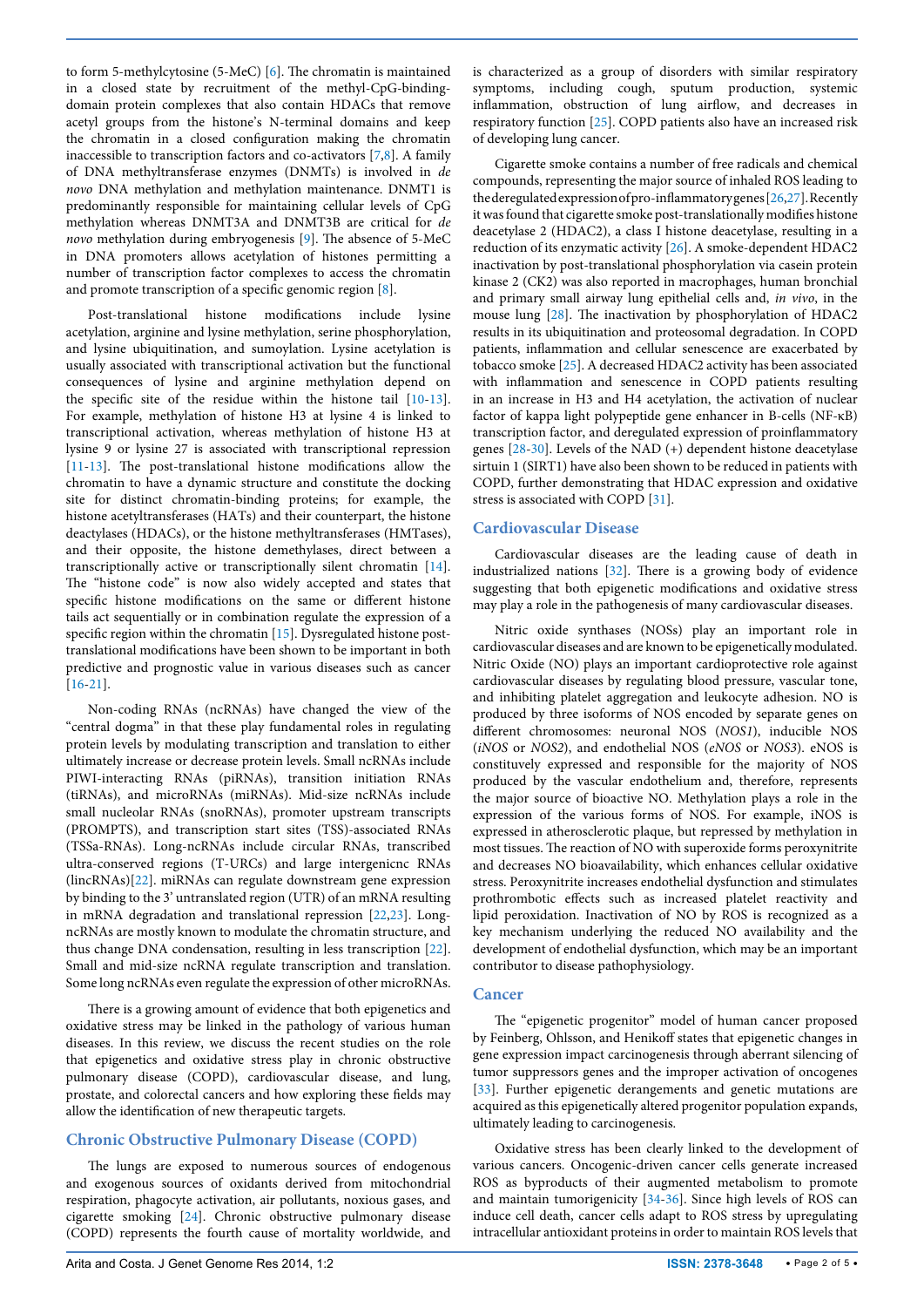allow protumorigenic signaling without resulting in cell death [[37-](#page-3-29)[42](#page-3-30)]. In fact, studies have shown that disabling antioxidant mechanisms triggers ROS-mediated cell death in many forms of human cancers [[43](#page-3-31)[-46](#page-3-32)]. Increasing evidence also has linked the regulation of many pathways associated the homeostasis of oxidative stress to epigenetic mechanisms [[47](#page-3-33)].

Lung cancer is the leading cause of cancer deaths worldwide and only 13% of lung cancer patients survive more than 5 years [[47](#page-3-33)]. Non-small cell lung cancers (NSCLCs) represent 80% of all lung cancers and are often diagnosed at an advanced stage with poor prognosis. SOD1 has been shown to be over expressed at higher levels in lung adenocarcinomas, a subtype of NSCLC [\[48\]](#page-3-34). SOD1 converts superoxide to hydrogen peroxide  $(H_2O_2)$  and molecular oxygen in the cytosol, the nucleus, and the intermembrane space of the mitochondria. SOD1 protects the cell from oxidative stress and subsequent cell death by maintaining low levels of superoxide in the cytosol. A more recent study reported that inhibition of SOD1 by the small molecule ATN-224 reduced tumor burden in a mouse model of NSCLC suggesting a potential clinical application for the treatment of patients with various forms of NSCLC [\[49\]](#page-3-35). ATN-224-dependent SOD1 inhibition in various NSCLC cells increased superoxide, diminished the enzyme activity of the antioxidant glutathione peroxidase, and increased intracellular levels of  ${\rm H_2O_2}.$ 

Elevated levels of HDAC1 mRNA have been reported in more advanced stages of this disease (Stage III or IV) [[31](#page-3-24)[,50](#page-3-36)]. Murine switch-independent 3-associated (mSin3A), a critical scaffold on which the multi-component HDAC co-repressor complex assembles, has also been reported to have decreased expression in NSCLC [\[31,](#page-3-24)[50](#page-3-36)]. Additionally, the ATP-dependent SWI/SNF chromatin remodeling complexes members have been reported to be dysregulated in NSCLC [\[31](#page-3-24)[,50\]](#page-3-36). In NSCLC, mutations are also found within the lysine acetyltransferase KAT3A in a small subset of patients and polymorphisms have been identified which are associated with an increased risk for lung cancer including the lysine methyltransferases KMT1B and KMT8 [[31\]](#page-3-24). Polymorphisms in the methyl-CpG binding domain 1 (MBD-1) have been associated with an increased risk of developing lung cancer [\[31\]](#page-3-24).

In the United States, prostate cancer (CaP) is the most commonly diagnosed non-skin cancer and the second-leading cause of cancer deaths [[51](#page-3-37)]. Several studies have reported decreased levels of Erythroid 2p45 (NF-E2)-related factor 2 (NRF2) and members of the glutathione-S-transferase (GST) mu family in human CaP [[52](#page-3-38)]. NRF2 is a basic-region leucine zipper (bZIP) transcription factor that regulates the expression of phase II detoxifying/ antioxidant enzymes, including glutathione-S-transferase (GST), UDP-glucuronosyltransferase (UGT), hemeoxygenase-1 (HO-1), NADPH: quinoneoxidoreductase (NQO), glutamate cysteine ligase (CGL) and gamma glutamylcysteine synthase (yGCS), by binding in combination with small Maf proteins to antioxidant response elements (AREs) in promoter regions [[53](#page-4-0)]. The expression of NRF2 in prostate tumors from TRAMP mice has also been shown to be suppressed epigenetically by promoter CpG methylation and histone modifications [[54](#page-4-1)]. The treatment of TRAMP cells with the cytosine methylation inhibitor, 5-aza-2-deoxycytidine (5-aza-dC), and the histone deacetylase inhibitor trichostatin A (TSA) restored NRF2 expression and increased the expression of NRF2 and its downstream antioxidant and detoxification enzymes [\[54,](#page-4-1)[55](#page-4-2)]. Three specific CpG sites in the NRF2 promoter were found to be hypermethylated in clinical CaP samples [[56](#page-4-3)]. CpG sites showed methylation that inhibited the transcriptional activity of NRF2 in LNCap cells but LNCaP cells treated with 5-aza/TSA restored the expression of NRF2 and its downstream target genes, decreased expression levels of DNMT and HDAC proteins, increased RNA Pol II and H3Ac, and decreased H3K9me3, MBD2, and MeCP2 at CpG sites of the human NRF2 promoter [\[56\]](#page-4-3). Moreover, the expression and activity of SOD, catalase, and GPx have also been found to be decreased in plasma, erythrocytes, and CaP tissues confirming the role of NRF2 and its target genes in controlling oxidative stress in CaP and confirming the existence of an epigenetic mechanism involved in its regulation [[57](#page-4-4),[58](#page-4-5)].

A recent study reported that ROS silenced the tumor suppressor, RUNX3, by epigenetic regulation and may be associated with the progression of colorectal cancer [[59\]](#page-4-6). The runt-domain transcription factor 3 (RUNX3) is known to be a tumor suppressor involved in various cancers, including gastric cancers [[60](#page-4-7)[-63](#page-4-8)]. Approximately 45-60% of human gastric cancers have been reported to display loss of RUNX3 expression [[64](#page-4-9)]. The Kang et al. [\[59\]](#page-4-6) study reported that RUNX3 mRNA and protein expressions were down-regulated in response to  $H_2O_2$  in the SNU-407 human colorectal cancer cell line. H<sub>2</sub>O<sub>2</sub> treatment increased RUNX3 promoter methylation and the ROS scavenger, N-acetylcysteine (NAC) and 5-aza-dC, decreased it. The downregulation of RUNX3 was also abolished with pretreatment of NAC. 5-aza-dC treatment prevented the decrease in RUNX3 mRNA and protein levels by  $H_2O_2$  treatment. Additionally, this same study also reported that  $H_2O_2$  treatment resulted in DNMT1 and HDAC1 up-regulation with increased expression and activity, increased binding of DNMT1 to HDAC1, and increased DNMT1 binding to the RUNX3 promoter.  $H_2O_2$  treatment also inhibited the nuclear localization of RUNX3, which was also abolished by NAC treatment. When RUNX3 is translocated to the nucleus it acts as a tumor suppressor; however, cytoplasmic RUNX3 does not elicit tumor suppressor activity [\[65](#page-4-10)].

DNA methylation and down-regulation of CDX1 has been observed in a number of colorectal carcinoma derived cell lines and in patient samples. The Zhang et. al. [[66](#page-4-11)] study examined whether oxidative stress regulated the expression of the caudal type homeobox-1 (CDX1) tumor suppressor gene in colorectal cancer cells [[66\]](#page-4-11). The results of the study suggested that silencing of CDX1 expression by oxidative stress in colorectal cancer cells may be mediated by epigenetic mechanisms. Additionally, treatment with H2 O2 down regulated CDX1 mRNA level and protein expression in the T-84 human colorectal cancer cell line. The down regulation of CDX1 at the mRNA and protein level induced by  $H_2O_2$  was further abolished by separate treatment of either NAC or 5-aza-dC. Treatment with  $\rm H_2O_2$  also increased CDX1 promoter methylation and 5-aza-dC reversed this effect. In this same study,  $H_2O_2$  also induced the up regulation of DNMT1 and HDAC1 expression and activity.

ROS induced by DNA hypomethylation is an important factor for the progression of genomic instability and is, in turn, a source of ROS accumulation. One of the main causes of genomic instability is thought to be a result of alterations in oxygen metabolism which can give rise to increased levels of ROS. Genomic instability arises in a few cells capable of sustaining the ROS production. These cells accumulate further changes possibly due to epigenetic factors and to gene mutations induced by the high ROS levels, acquire selective advantage and can proliferate, even with their genomic instability. Progeny of these cells may exhibit memory of genome changes that can lead to a transformed phenotype [[67,](#page-4-12)[68](#page-4-13)].

## **Conclusions**

Oxidative stress, as a consequence of ROS accumulation, increases exponentially with age, in parallel with a decline in the cell repair machinery, resulting in many diseases associated with aging including cancer and respiratory and cardiovascular diseases [[69](#page-4-14)]. It is possible that targeting epigenetic regulators may be an important new therapeutic avenue for suppressing oxidative stress in cancer and other human diseases. A fundamental question now in the field of epigenetics is to understand the biochemical mechanisms underlying ROS-dependent regulation of epigenetic modification, which may open the door to identifying new therapeutic modalities. For example, in oncology, further studies of the epigenetic mark profiles from primary tumor samples will provide important information on the role of methylation of the CpG islands or other epigenetic marks in the promoter regions of tumor suppressor genes. Deciphering the methylation status of tumor suppressor genes may contribute to the regulation of the transcriptional activity of tumor suppressor genes,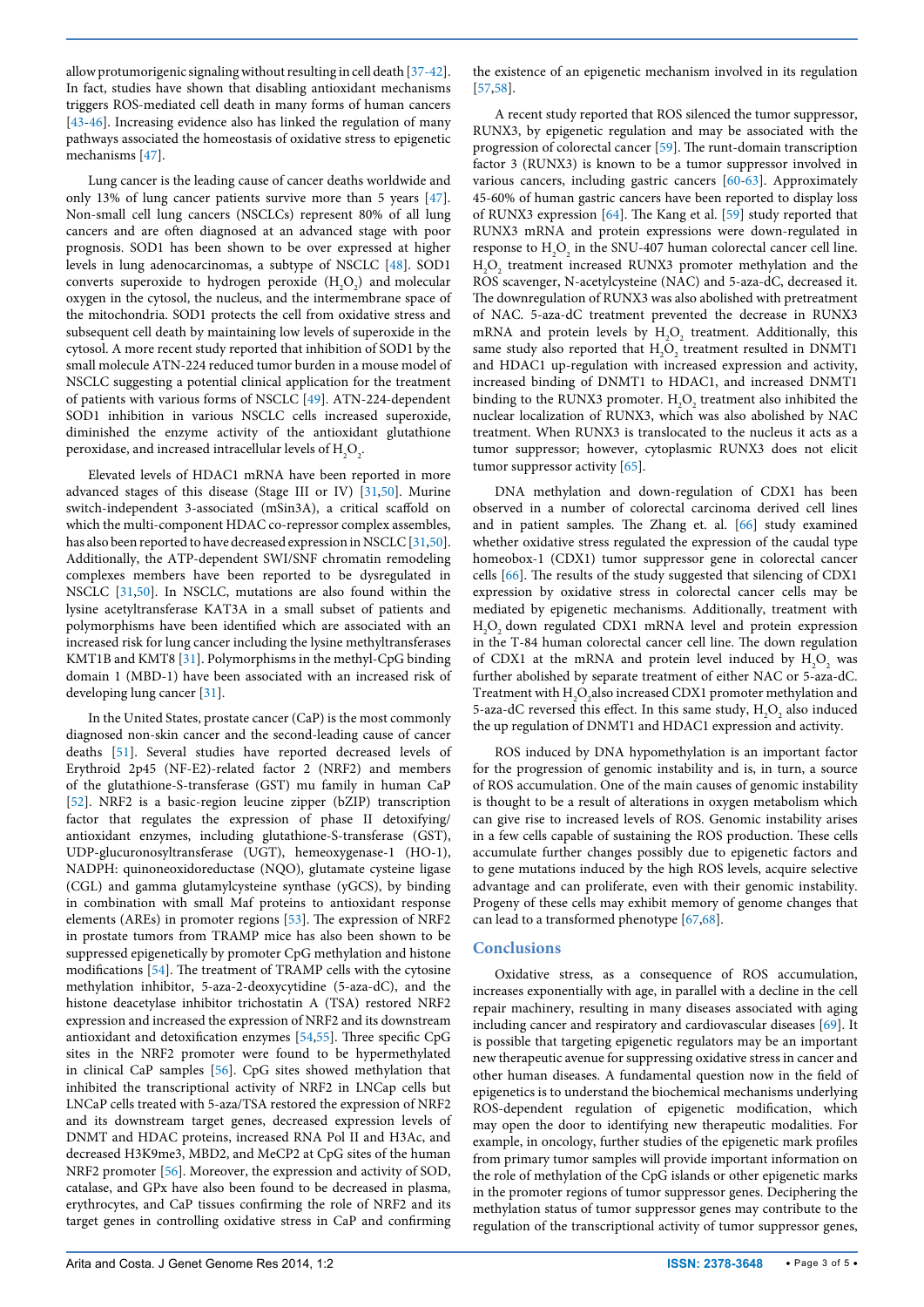which could be used in cancer preventive and therapeutic treatment.

### **References**

- <span id="page-3-0"></span>1. [Valko M, Izakovic M, Mazur M, Rhodes CJ, Telser J \(2004\) Role of oxygen](http://www.ncbi.nlm.nih.gov/pubmed/15646026)  [radicals in DNA damage and cancer incidence. Mol Cell Biochem 266: 37-56.](http://www.ncbi.nlm.nih.gov/pubmed/15646026)
- <span id="page-3-1"></span>2. [Valko M, Rhodes CJ, Moncol J, Izakovic M, Mazur M \(2006\) Free radicals,](http://www.ncbi.nlm.nih.gov/pubmed/16430879)  [metals and antioxidants in oxidative stress-induced cancer. Chem Biol](http://www.ncbi.nlm.nih.gov/pubmed/16430879)  [Interact 160: 1-40.](http://www.ncbi.nlm.nih.gov/pubmed/16430879)
- <span id="page-3-2"></span>3. [Davies KJ \(2000\) Oxidative stress, antioxidant defenses, and damage](http://www.ncbi.nlm.nih.gov/pubmed/11327322)  [removal, repair, and replacement systems. IUBMB Life 50: 279-289.](http://www.ncbi.nlm.nih.gov/pubmed/11327322)
- <span id="page-3-3"></span>4. [Berger SL, Kouzarides T, Shiekhattar R, Shilatifard A \(2009\) An operational](http://www.ncbi.nlm.nih.gov/pubmed/19339683)  [definition of epigenetics. Genes Dev 23: 781-783.](http://www.ncbi.nlm.nih.gov/pubmed/19339683)
- <span id="page-3-4"></span>5. [Illi B, Colussi C, Grasselli A, Farsetti A, Capogrossi MC, et al. \(2009\) NO](http://www.ncbi.nlm.nih.gov/pubmed/19464317)  [sparks off chromatin: tales of a multifaceted epigenetic regulator. Pharmacol](http://www.ncbi.nlm.nih.gov/pubmed/19464317)  [Ther 123: 344-352.](http://www.ncbi.nlm.nih.gov/pubmed/19464317)
- <span id="page-3-5"></span>6. [Cedar H, Bergman Y \(2012\) Programming of DNA methylation patterns.](http://www.ncbi.nlm.nih.gov/pubmed/22404632)  [Annu Rev Biochem 81: 97-117.](http://www.ncbi.nlm.nih.gov/pubmed/22404632)
- <span id="page-3-6"></span>7. [Williams K, Christensen J, Helin K \(2011\) DNA methylation: TET proteins](http://www.ncbi.nlm.nih.gov/pubmed/22157888)[guardians of CpG islands? EMBO Rep 13: 28-35.](http://www.ncbi.nlm.nih.gov/pubmed/22157888)
- <span id="page-3-7"></span>8. [Grønbaek K, Hother C, Jones PA \(2007\) Epigenetic changes in cancer.](http://www.ncbi.nlm.nih.gov/pubmed/18042143)  [APMIS 115: 1039-1059.](http://www.ncbi.nlm.nih.gov/pubmed/18042143)
- <span id="page-3-8"></span>9. [Okano M, Bell DW, Haber DA, Li E \(1999\) DNA methyltransferases](http://www.ncbi.nlm.nih.gov/pubmed/10555141)  [Dnmt3a and Dnmt3b are essential for de novo methylation and mammalian](http://www.ncbi.nlm.nih.gov/pubmed/10555141)  [development. Cell 99: 247-257.](http://www.ncbi.nlm.nih.gov/pubmed/10555141)
- <span id="page-3-9"></span>10. [Chahal SS, Matthews HR, Bradbury EM \(1980\) Acetylation of histone H4 and](http://www.ncbi.nlm.nih.gov/pubmed/7412879)  [its role in chromatin structure and function. Nature 287: 76-79.](http://www.ncbi.nlm.nih.gov/pubmed/7412879)
- <span id="page-3-11"></span>11. [Lachner M, O'Carroll D, Rea S, Mechtler K, Jenuwein T \(2001\) Methylation](http://www.ncbi.nlm.nih.gov/pubmed/11242053)  [of histone H3 lysine 9 creates a binding site for HP1 proteins. Nature 410:](http://www.ncbi.nlm.nih.gov/pubmed/11242053)  [116-120.](http://www.ncbi.nlm.nih.gov/pubmed/11242053)
- 12. [Schotta G, Lachner M, Sarma K, Ebert A, Sengupta R, et al. \(2004\) A](http://www.ncbi.nlm.nih.gov/pubmed/15145825)  [silencing pathway to induce H3-K9 and H4-K20 trimethylation at constitutive](http://www.ncbi.nlm.nih.gov/pubmed/15145825)  [heterochromatin. Genes Dev 18: 1251-1262.](http://www.ncbi.nlm.nih.gov/pubmed/15145825)
- <span id="page-3-10"></span>13. [Santos-Rosa H, Schneider R, Bannister AJ, Sherriff J, Bernstein BE, et al.](http://www.ncbi.nlm.nih.gov/pubmed/12353038)  [\(2002\) Active genes are tri-methylated at K4 of histone H3. Nature 419: 407-](http://www.ncbi.nlm.nih.gov/pubmed/12353038) [411.](http://www.ncbi.nlm.nih.gov/pubmed/12353038)
- <span id="page-3-12"></span>14. [Ruthenburg AJ, Allis CD, Wysocka J \(2007\) Methylation of lysine 4 on histone](http://www.ncbi.nlm.nih.gov/pubmed/17218268)  [H3: intricacy of writing and reading a single epigenetic mark. Mol Cell 25:](http://www.ncbi.nlm.nih.gov/pubmed/17218268)  [15-30.](http://www.ncbi.nlm.nih.gov/pubmed/17218268)
- <span id="page-3-13"></span>15. [Strahl BD, Allis CD \(2000\) The language of covalent histone modifications.](http://www.ncbi.nlm.nih.gov/pubmed/10638745)  [Nature 403: 41-45.](http://www.ncbi.nlm.nih.gov/pubmed/10638745)
- <span id="page-3-14"></span>16. [Seligson DB, Horvath S, Shi T, Yu H, Tze S, et al. \(2005\) Global histone](http://www.ncbi.nlm.nih.gov/pubmed/15988529)  [modification patterns predict risk of prostate cancer recurrence. Nature 435:](http://www.ncbi.nlm.nih.gov/pubmed/15988529)  [1262-1266.](http://www.ncbi.nlm.nih.gov/pubmed/15988529)
- 17. Minardi D, Lucarini G, Filosa A, Milanese G, Zizzi A, et al. (2009) Prognostic role of global DNA-methylation and histone acetylation in pT1a clear cell renal carcinoma in partial nephrectomy specimens. J Cell Mol Med 13: 2115-2121.
- 18. [Tzao C, Tung HJ, Jin JS, Sun GH, Hsu HS, et al. \(2009\) Prognostic](http://www.ncbi.nlm.nih.gov/pubmed/18953329)  [significance of global histone modifications in resected squamous cell](http://www.ncbi.nlm.nih.gov/pubmed/18953329)  [carcinoma of the esophagus. Mod Pathol 22: 252-260.](http://www.ncbi.nlm.nih.gov/pubmed/18953329)
- 19. [Park YS, Jin MY, Kim YJ, Yook JH, Kim BS, et al. \(2008\) The global histone](http://www.ncbi.nlm.nih.gov/pubmed/18470569)  [modification pattern correlates with cancer recurrence and overall survival in](http://www.ncbi.nlm.nih.gov/pubmed/18470569)  [gastric adenocarcinoma. Ann Surg Oncol 15: 1968-1976.](http://www.ncbi.nlm.nih.gov/pubmed/18470569)
- 20. [Elsheikh SE, Green AR, Rakha EA, Powe DG, Ahmed RA, et al. \(2009\) Global](http://www.ncbi.nlm.nih.gov/pubmed/19366799)  [histone modifications in breast cancer correlate with tumor phenotypes,](http://www.ncbi.nlm.nih.gov/pubmed/19366799)  [prognostic factors, and patient outcome. Cancer Res 69: 3802-3809.](http://www.ncbi.nlm.nih.gov/pubmed/19366799)
- <span id="page-3-15"></span>21. [Ellinger J, Kahl P, von der Gathen J, Rogenhofer S, Heukamp LC, et al.](http://www.ncbi.nlm.nih.gov/pubmed/19739128)  [\(2010\) Global levels of histone modifications predict prostate cancer](http://www.ncbi.nlm.nih.gov/pubmed/19739128)  [recurrence. Prostate 70: 61-69.](http://www.ncbi.nlm.nih.gov/pubmed/19739128)
- <span id="page-3-16"></span>22. [Esteller M \(2011\) Non-coding RNAs in human disease. Nat Rev Genet 12:](http://www.ncbi.nlm.nih.gov/pubmed/22094949)  [861-874.](http://www.ncbi.nlm.nih.gov/pubmed/22094949)
- <span id="page-3-17"></span>23. Pasquinelli AE (2012) MicroRNAs and their targets: recognition, regulation and an emerging reciprocal relationship. Nat Rev Genet 13: 271-282.
- <span id="page-3-18"></span>24. [Repine JE, Bast A, Lankhorst I \(1997\) Oxidative stress in chronic obstructive](http://www.ncbi.nlm.nih.gov/pubmed/9279209)  [pulmonary disease. Oxidative Stress Study Group. Am J Respir Crit Care](http://www.ncbi.nlm.nih.gov/pubmed/9279209)  [Med 156: 341-357.](http://www.ncbi.nlm.nih.gov/pubmed/9279209)
- <span id="page-3-19"></span>25. [Tuder RM1, Kern JA, Miller YE \(2012\) Senescence in chronic obstructive](http://www.ncbi.nlm.nih.gov/pubmed/22550244)  [pulmonary disease. Proc Am Thorac Soc 9: 62-63.](http://www.ncbi.nlm.nih.gov/pubmed/22550244)
- <span id="page-3-20"></span>26. [Yao H, Rahman I \(2012\) Role of histone deacetylase 2 in epigenetics and](http://www.ncbi.nlm.nih.gov/pubmed/22842217)  [cellular senescence: implications in lung inflammaging and COPD. Am J](http://www.ncbi.nlm.nih.gov/pubmed/22842217)  [Physiol Lung Cell Mol Physiol 303: L557-566.](http://www.ncbi.nlm.nih.gov/pubmed/22842217)
- <span id="page-3-21"></span>27. [Sundar IK, Yao H, Rahman I \(2013\) Oxidative stress and chromatin](http://www.ncbi.nlm.nih.gov/pubmed/22978694)  [remodeling in chronic obstructive pulmonary disease and smoking-related](http://www.ncbi.nlm.nih.gov/pubmed/22978694)

<span id="page-3-22"></span>[diseases. Antioxid Redox Signal 18: 1956-1971.](http://www.ncbi.nlm.nih.gov/pubmed/22978694)

- 28. [Adenuga D, Yao H, March TH, Seagrave J, Rahman I \(2009\) Histone](http://www.ncbi.nlm.nih.gov/pubmed/18927347)  [deacetylase 2 is phosphorylated, ubiquitinated, and degraded by cigarette](http://www.ncbi.nlm.nih.gov/pubmed/18927347)  [smoke. Am J Respir Cell Mol Biol 40: 464-473.](http://www.ncbi.nlm.nih.gov/pubmed/18927347)
- 29. [Rajendrasozhan S, Yang SR, Kinnula VL, Rahman I \(2008\) SIRT1, an](http://www.ncbi.nlm.nih.gov/pubmed/18174544)  [antiinflammatory and antiaging protein, is decreased in lungs of patients with](http://www.ncbi.nlm.nih.gov/pubmed/18174544)  [chronic obstructive pulmonary disease. Am J Respir Crit Care Med 177: 861-](http://www.ncbi.nlm.nih.gov/pubmed/18174544) [870.](http://www.ncbi.nlm.nih.gov/pubmed/18174544)
- <span id="page-3-23"></span>30. [Yang SR, Chida AS, Bauter MR, Shafiq N, Seweryniak K, et al. \(2006\)](http://www.ncbi.nlm.nih.gov/pubmed/16473865)  [Cigarette smoke induces proinflammatory cytokine release by activation of](http://www.ncbi.nlm.nih.gov/pubmed/16473865)  [NF-kappaB and posttranslational modifications of histone deacetylase in](http://www.ncbi.nlm.nih.gov/pubmed/16473865)  [macrophages. Am J Physiol Lung Cell Mol Physiol 291: L46-57.](http://www.ncbi.nlm.nih.gov/pubmed/16473865)
- <span id="page-3-24"></span>31. [Lawless MW, O'Byrne KJ, Gray SG \(2009\) Oxidative stress induced lung](http://www.ncbi.nlm.nih.gov/pubmed/19602054)  [cancer and COPD: opportunities for epigenetic therapy. J Cell Mol Med 13:](http://www.ncbi.nlm.nih.gov/pubmed/19602054)  [2800-2821.](http://www.ncbi.nlm.nih.gov/pubmed/19602054)
- <span id="page-3-25"></span>32. [North BJ, Sinclair DA \(2012\) The intersection between aging and](http://www.ncbi.nlm.nih.gov/pubmed/22499900)  [cardiovascular disease. Circ Res 110: 1097-1108.](http://www.ncbi.nlm.nih.gov/pubmed/22499900)
- <span id="page-3-26"></span>33. [Feinberg AP, Ohlsson R, Henikoff S \(2006\) The epigenetic progenitor origin](http://www.ncbi.nlm.nih.gov/pubmed/16369569)  [of human cancer. Nat Rev Genet 7: 21-33.](http://www.ncbi.nlm.nih.gov/pubmed/16369569)
- <span id="page-3-27"></span>34. [Weinberg F, Hamanaka R, Wheaton WW, Weinberg S, Joseph J, et al.](http://www.ncbi.nlm.nih.gov/pubmed/20421486)  [\(2010\) Mitochondrial metabolism and ROS generation are essential for Kras](http://www.ncbi.nlm.nih.gov/pubmed/20421486)[mediated tumorigenicity. Proc Natl Acad Sci U S A 107: 8788-8793.](http://www.ncbi.nlm.nih.gov/pubmed/20421486)
- 35. [Wallace DC \(2012\) Mitochondria and cancer. Nat Rev Cancer 12: 685-698.](http://www.ncbi.nlm.nih.gov/pubmed/23001348)
- <span id="page-3-28"></span>36. [Cairns RA, Harris IS, Mak TW \(2011\) Regulation of cancer cell metabolism.](http://www.ncbi.nlm.nih.gov/pubmed/21258394)  [Nat Rev Cancer 11: 85-95.](http://www.ncbi.nlm.nih.gov/pubmed/21258394)
- <span id="page-3-29"></span>37. [Shaw AT, Winslow MM, Magendantz M, Ouyang C, Dowdle J, et al. \(2011\)](http://www.ncbi.nlm.nih.gov/pubmed/21555567)  [Selective killing of K-ras mutant cancer cells by small molecule inducers of](http://www.ncbi.nlm.nih.gov/pubmed/21555567)  [oxidative stress. Proc Natl Acad Sci U S A 108: 8773-8778.](http://www.ncbi.nlm.nih.gov/pubmed/21555567)
- 38. [Ichijo H, Nishida E, Irie K, ten Dijke P, Saitoh M, et al. \(1997\) Induction of](http://www.ncbi.nlm.nih.gov/pubmed/8974401)  [apoptosis by ASK1, a mammalian MAPKKK that activates SAPK/JNK and](http://www.ncbi.nlm.nih.gov/pubmed/8974401)  [p38 signaling pathways. Science 275: 90-94.](http://www.ncbi.nlm.nih.gov/pubmed/8974401)
- 39. [Hayes JD, McMahon M \(2009\) NRF2 and KEAP1 mutations: permanent](http://www.ncbi.nlm.nih.gov/pubmed/19321346)  [activation of an adaptive response in cancer. Trends Biochem Sci 34: 176-](http://www.ncbi.nlm.nih.gov/pubmed/19321346) [188.](http://www.ncbi.nlm.nih.gov/pubmed/19321346)
- 40. [Schafer ZT, Grassian AR, Song L, Jiang Z, Gerhart-Hines Z, et al. \(2009\)](http://www.ncbi.nlm.nih.gov/pubmed/19693011)  [Antioxidant and oncogene rescue of metabolic defects caused by loss of](http://www.ncbi.nlm.nih.gov/pubmed/19693011)  [matrix attachment. Nature 461: 109-113.](http://www.ncbi.nlm.nih.gov/pubmed/19693011)
- 41. [Mitsuishi Y, Taguchi K, Kawatani Y, Shibata T, Nukiwa T, et al. \(2012\)](http://www.ncbi.nlm.nih.gov/pubmed/22789539)  [Nrf2 redirects glucose and glutamine into anabolic pathways in metabolic](http://www.ncbi.nlm.nih.gov/pubmed/22789539)  [reprogramming. Cancer Cell 22: 66-79.](http://www.ncbi.nlm.nih.gov/pubmed/22789539)
- <span id="page-3-30"></span>42. [Young TW, Mei FC, Yang G, Thompson-Lanza JA, Liu J, et al. \(2004\)](http://www.ncbi.nlm.nih.gov/pubmed/15231669)  [Activation of antioxidant pathways in ras-mediated oncogenic transformation](http://www.ncbi.nlm.nih.gov/pubmed/15231669)  [of human surface ovarian epithelial cells revealed by functional proteomics](http://www.ncbi.nlm.nih.gov/pubmed/15231669)  [and mass spectrometry. Cancer Res 64: 4577-4584.](http://www.ncbi.nlm.nih.gov/pubmed/15231669)
- <span id="page-3-31"></span>43. [DeNicola GM, Karreth FA, Humpton TJ, Gopinathan A, Wei C, et al. \(2011\)](http://www.ncbi.nlm.nih.gov/pubmed/21734707)  [Oncogene-induced Nrf2 transcription promotes ROS detoxification and](http://www.ncbi.nlm.nih.gov/pubmed/21734707)  [tumorigenesis. Nature 475: 106-109.](http://www.ncbi.nlm.nih.gov/pubmed/21734707)
- 44. [Ren D, Villeneuve NF, Jiang T, Wu T, Lau A, et al. \(2011\) Brusatol enhances](http://www.ncbi.nlm.nih.gov/pubmed/21205897)  [the efficacy of chemotherapy by inhibiting the Nrf2-mediated defense](http://www.ncbi.nlm.nih.gov/pubmed/21205897)  [mechanism. Proc Natl Acad Sci U S A 108: 1433-1438.](http://www.ncbi.nlm.nih.gov/pubmed/21205897)
- 45. [Raj L, Ide T, Gurkar AU, Foley M, Schenone M, et al. \(2011\) Selective killing](http://www.ncbi.nlm.nih.gov/pubmed/21753854)  [of cancer cells by a small molecule targeting the stress response to ROS.](http://www.ncbi.nlm.nih.gov/pubmed/21753854)  [Nature 475: 231-234.](http://www.ncbi.nlm.nih.gov/pubmed/21753854)
- <span id="page-3-32"></span>46. [Trachootham D, Zhou Y, Zhang H, Demizu Y, Chen Z, et al. \(2006\)](http://www.ncbi.nlm.nih.gov/pubmed/16959615)  [Selective killing of oncogenically transformed cells through a ROS-mediated](http://www.ncbi.nlm.nih.gov/pubmed/16959615)  [mechanism by beta-phenylethyl isothiocyanate. Cancer Cell 10: 241-252.](http://www.ncbi.nlm.nih.gov/pubmed/16959615)
- <span id="page-3-33"></span>47. [Sun S, Schiller JH, Gazdar AF \(2007\) Lung cancer in never smokers--a](http://www.ncbi.nlm.nih.gov/pubmed/17882278)  [different disease. Nat Rev Cancer 7: 778-790.](http://www.ncbi.nlm.nih.gov/pubmed/17882278)
- <span id="page-3-34"></span>48. [Somwar R, Erdjument-Bromage H, Larsson E, Shum D, Lockwood WW, et](http://www.ncbi.nlm.nih.gov/pubmed/21930909)  [al. \(2011\) Superoxide dismutase 1 \(SOD1\) is a target for a small molecule](http://www.ncbi.nlm.nih.gov/pubmed/21930909)  [identified in a screen for inhibitors of the growth of lung adenocarcinoma cell](http://www.ncbi.nlm.nih.gov/pubmed/21930909)  [lines. Proc Natl Acad Sci U S A 108: 16375-16380.](http://www.ncbi.nlm.nih.gov/pubmed/21930909)
- <span id="page-3-35"></span>49. [Glasauer A, Sena LA, Diebold LP, Mazar AP, Chandel NS \(2014\) Targeting](http://www.ncbi.nlm.nih.gov/pubmed/24292713)  SOD1 reduces experimental nonâ€"small-cell lung cancer. J Clin Invest 124: [117-128.](http://www.ncbi.nlm.nih.gov/pubmed/24292713)
- <span id="page-3-36"></span>50. [Lawless MW, Norris S, O'Byrne KJ, Gray SG \(2009\) Targeting histone](http://www.ncbi.nlm.nih.gov/pubmed/19175682)  [deacetylases for the treatment of disease. J Cell Mol Med 13: 826-852.](http://www.ncbi.nlm.nih.gov/pubmed/19175682)
- <span id="page-3-37"></span>51. [Cary KC, Cooperberg MR \(2013\) Biomarkers in prostate cancer surveillance](http://www.ncbi.nlm.nih.gov/pubmed/24294290)  [and screening: past, present, and future. Ther Adv Urol 5: 318-329.](http://www.ncbi.nlm.nih.gov/pubmed/24294290)
- <span id="page-3-38"></span>52. [Frohlich DA, McCabe MT, Arnold RS, Day ML \(2008\) The role of Nrf2](http://www.ncbi.nlm.nih.gov/pubmed/18372916)  [in increased reactive oxygen species and DNA damage in prostate](http://www.ncbi.nlm.nih.gov/pubmed/18372916)  [tumorigenesis. Oncogene 27: 4353-4362.](http://www.ncbi.nlm.nih.gov/pubmed/18372916)